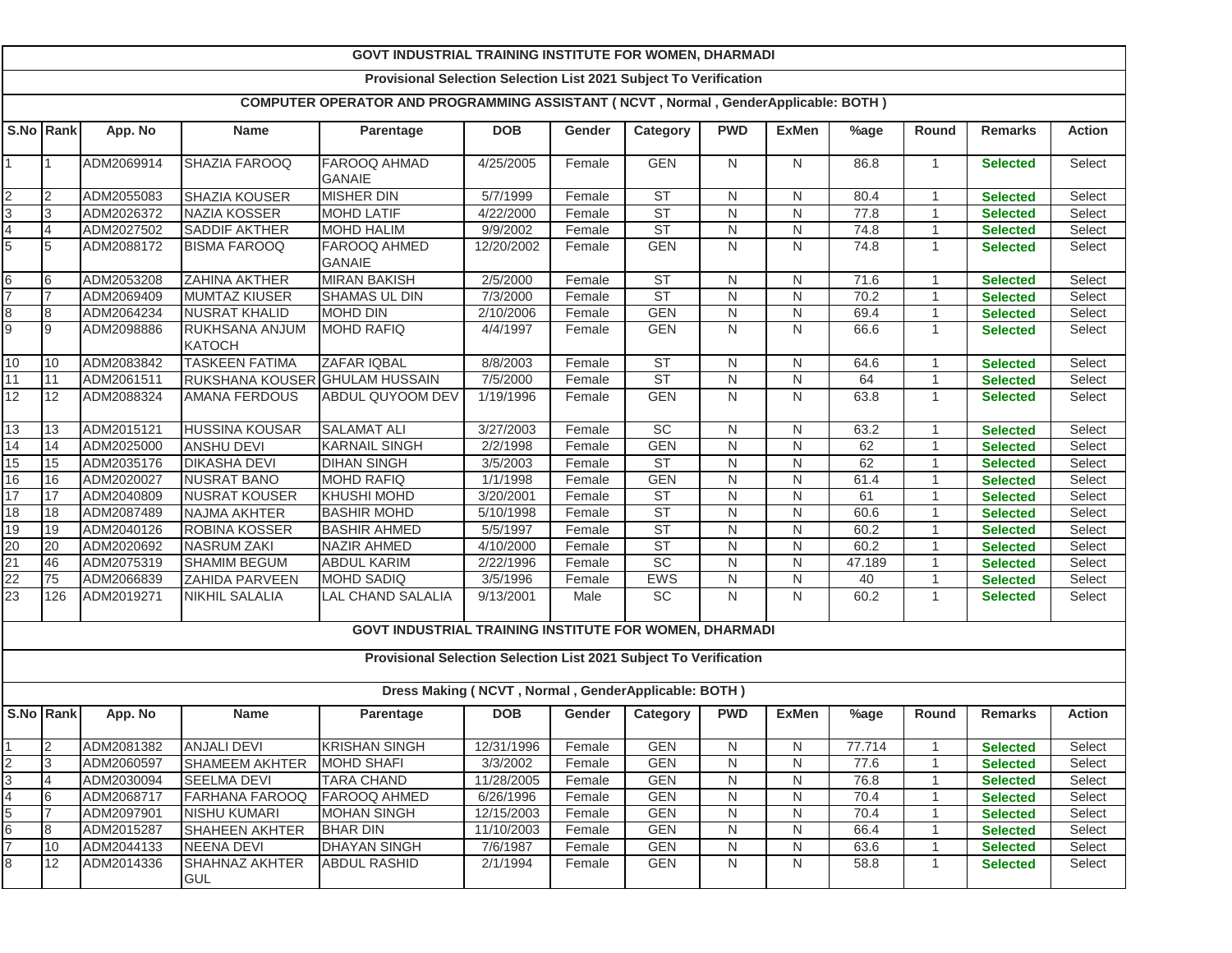| $\frac{9}{10}$                                  | 13                                                                | ADM2023578 | SHAMSHAD AKHTER MOHD ASHRAF   |                                                                   | 9/10/2008                                   | Female | <b>GEN</b> | N              | N            | 57.5   |                | <b>Selected</b> | Select        |
|-------------------------------------------------|-------------------------------------------------------------------|------------|-------------------------------|-------------------------------------------------------------------|---------------------------------------------|--------|------------|----------------|--------------|--------|----------------|-----------------|---------------|
|                                                 | 14                                                                | ADM2070980 | <b>GULSHAMA BANOO</b>         | <b>ABDUL HAMID</b>                                                | 12/3/1999                                   | Female | <b>GEN</b> | N              | N            | 56.4   | 1              | <b>Selected</b> | Select        |
| 11                                              | 23                                                                | ADM2063644 | PARVEEN AKHTER                | <b>BASHIR AHMED</b>                                               | 1/3/1998                                    | Female | <b>ST</b>  | N              | N            | 48.8   |                | <b>Selected</b> | Select        |
| 12                                              | 24                                                                | ADM2044424 | <b>NASEEM ANJUM</b>           | <b>MOHD YOUSIF</b>                                                | 1/5/2002                                    | Female | <b>GEN</b> | N              | N            | 48     |                | <b>Selected</b> | Select        |
| 13                                              | 26                                                                | ADM2058986 | <b>RAJNI DEVI</b>             | <b>SANSAR SINGH</b>                                               | 1/1/1998                                    | Female | <b>GEN</b> | N              | N            | 46.8   |                | <b>Selected</b> | Select        |
| 14                                              | 28                                                                | ADM2057830 | <b>GULSHAN KOUSER</b>         | <b>BARKET ALI</b>                                                 | 9/22/1999                                   | Female | <b>ST</b>  | N              | N            | 46     | $\mathbf 1$    | <b>Selected</b> | Select        |
| 15                                              | 30                                                                | ADM2065139 | <b>RAKSHA DEVI</b>            | <b>DALIP SINGH</b>                                                | 3/4/1998                                    | Female | <b>GEN</b> | $\mathsf{N}$   | ${\sf N}$    | 42.8   | -1             | <b>Selected</b> | Select        |
| 16                                              | 31                                                                | ADM2048184 | <b>ROSHNI BEGUM</b>           | <b>FAQIR MOHD</b>                                                 | 3/2/1995                                    | Female | <b>GEN</b> | N              | N            | 40.8   |                | <b>Selected</b> | Select        |
| 17                                              | 33                                                                | ADM2060104 | <b>GITA DEVI</b>              | <b>PURAN SINGH</b>                                                | 1/1/1989                                    | Female | <b>GEN</b> | $\mathsf{N}$   | N            | 38.4   | -1             | <b>Selected</b> | Select        |
| 18                                              | 34                                                                | ADM2077686 | <b>USHA DEVI</b>              | <b>SURAJ RAM</b>                                                  | 9/5/2000                                    | Female | <b>GEN</b> | N              | N            | 37.6   |                | <b>Selected</b> | Select        |
| 19                                              | 71                                                                | ADM2099420 | <b>LEHAR SINGH</b>            | <b>ONKAR SINGH</b>                                                | 5/5/1983                                    | Male   | <b>GEN</b> | N              | Y            | 44.8   | $\mathbf 1$    | <b>Selected</b> | Select        |
|                                                 | <b>GOVT INDUSTRIAL TRAINING INSTITUTE FOR WOMEN, DHARMADI</b>     |            |                               |                                                                   |                                             |        |            |                |              |        |                |                 |               |
|                                                 | Provisional Selection Selection List 2021 Subject To Verification |            |                               |                                                                   |                                             |        |            |                |              |        |                |                 |               |
|                                                 |                                                                   |            |                               |                                                                   |                                             |        |            |                |              |        |                |                 |               |
| Electrician (NCVT, PPP, GenderApplicable: BOTH) |                                                                   |            |                               |                                                                   |                                             |        |            |                |              |        |                |                 |               |
|                                                 | S.No Rank                                                         | App. No    | <b>Name</b>                   | Parentage                                                         | <b>DOB</b>                                  | Gender | Category   | <b>PWD</b>     | <b>ExMen</b> | %age   | Round          | <b>Remarks</b>  | <b>Action</b> |
|                                                 | 40                                                                | ADM2080251 | SHAHID UL ASLAM               | <b>BASHIR UD DIN</b>                                              | 10/20/2001                                  | Female | <b>GEN</b> | N              | N            | 47.8   | 1              | <b>Selected</b> | Select        |
|                                                 | 44                                                                | ADM2079440 | MUZAFFAR HUSSAIN BASHIR AHMED |                                                                   | 2/2/2003                                    | Female | ST         | $\mathsf{N}$   | N            | 47.6   |                | <b>Selected</b> | Select        |
| $\frac{2}{3}$                                   | 79                                                                | ADM2089466 | RAZIA BEGUM                   | <b>ABDUL GANI</b>                                                 | 2/2/1999                                    | Female | <b>ST</b>  | N              | N            | 39.8   |                | <b>Selected</b> | Select        |
| $\overline{4}$                                  | 90                                                                | ADM2082549 | <b>MOHD REYAZ</b>             | <b>ABDUL GANI</b>                                                 | 4/3/1998                                    | Male   | <b>GEN</b> | ${\sf N}$      | N            | 100    | $\overline{1}$ | <b>Selected</b> | Select        |
| 5                                               | 91                                                                | ADM2066280 | MOHD SHAKEEL                  | <b>MOHD SHAFI</b>                                                 | 8/3/2000                                    | Male   | <b>GEN</b> | N              | N            | 85     |                | <b>Selected</b> | Select        |
| 6                                               | 96                                                                | ADM2088603 | <b>GULAM MOEEN UD</b>         | <b>MUKHTIAR AHMED</b>                                             | 4/10/2003                                   | Male   | <b>ST</b>  | N              | N            | 72.4   | $\mathbf{1}$   | <b>Selected</b> | Select        |
|                                                 |                                                                   |            | <b>DIN</b>                    |                                                                   |                                             |        |            |                |              |        |                |                 |               |
| $\overline{7}$                                  | 124                                                               | ADM2069386 | RAYAZ AHMED                   | <b>MOHD NAZIR</b>                                                 | 10/12/1993                                  | Male   | <b>EWS</b> | N              | N            | 60.4   |                | <b>Selected</b> | Select        |
| 8                                               | 141                                                               | ADM2097657 | <b>AJAY KUMAR</b>             | <b>BANSILAL</b>                                                   | 6/12/1998                                   | Male   | SC         | $\overline{N}$ | N            | 56.4   | $\mathbf 1$    | <b>Selected</b> | Select        |
|                                                 |                                                                   |            |                               | GOVT INDUSTRIAL TRAINING INSTITUTE FOR WOMEN, DHARMADI            |                                             |        |            |                |              |        |                |                 |               |
|                                                 |                                                                   |            |                               | Provisional Selection Selection List 2021 Subject To Verification |                                             |        |            |                |              |        |                |                 |               |
|                                                 |                                                                   |            |                               |                                                                   | Plumber (NCVT, PPP, GenderApplicable: BOTH) |        |            |                |              |        |                |                 |               |
|                                                 |                                                                   |            |                               |                                                                   |                                             |        |            |                |              |        |                |                 |               |
|                                                 | S.No Rank                                                         | App. No    | Name                          | Parentage                                                         | <b>DOB</b>                                  | Gender | Category   | <b>PWD</b>     | <b>ExMen</b> | %age   | Round          | <b>Remarks</b>  | <b>Action</b> |
|                                                 | 42                                                                | ADM2084097 | <b>RESHAM SINGH</b>           | <b>PRETAM SINGH</b>                                               | 6/4/1996                                    | Male   | <b>GEN</b> | $\mathsf{N}$   | N            | 85.8   | $\overline{1}$ | <b>Selected</b> | Select        |
| $\overline{2}$                                  | 43                                                                | ADM2046079 | <b>KHALID HUSSAIN</b>         | <b>MOHD YOUSAF</b>                                                | 6/10/2000                                   | Male   | <b>GEN</b> | N              | N            | 74.4   |                | <b>Selected</b> | Select        |
| $\overline{3}$                                  | 44                                                                | ADM2013418 | <b>SAJAD AHMED</b>            | <b>ASHIQ HUSSAIN</b>                                              | 1/2/2006                                    | Male   | <b>ST</b>  | $\mathsf{N}$   | N            | 69.714 |                | <b>Selected</b> | Select        |
| $\overline{\mathcal{L}}$                        | 45                                                                | ADM2052447 | JAVED AHMED                   | <b>ABDUL GANI</b>                                                 | 1/10/1997                                   | Male   | <b>GEN</b> | N              | N            | 61.6   |                | <b>Selected</b> | Select        |
|                                                 | 46                                                                | ADM2096393 | MUMTAZ AHMED                  | <b>LATE ABDUL</b>                                                 | 1/1/1998                                    | Male   | <b>ST</b>  | N              | N            | 60.8   | 1              | <b>Selected</b> | Select        |
|                                                 | 47                                                                | ADM2033236 | <b>MANEER HUSSAIN</b>         | <b>ROSHAN DIN</b>                                                 | 3/5/1995                                    | Male   | ST         | N              | N            | 60.571 |                | <b>Selected</b> | Select        |
| $\frac{5}{6}$                                   | 48                                                                | ADM2014277 | <b>ALTAF HUSSAIN</b>          | <b>ABDUL RASHID</b>                                               | 3/15/2003                                   | Male   | <b>ST</b>  | N              | N            | 58     | 1              | <b>Selected</b> | Select        |
|                                                 | -49                                                               | ADM2060420 | <b>RAJEEV SINGH</b>           | ANGERZ SINGH                                                      | 1/7/1994                                    | Male   | <b>GEN</b> | N              | N            | 57.6   |                | <b>Selected</b> | Select        |
| စ<br>စ                                          | 50                                                                | ADM2066055 | <b>AAMIR ALI</b>              | <b>GHULAM ALI</b>                                                 | 1/7/2002                                    | Male   | <b>ST</b>  | N              | N            | 57.429 | 1              | <b>Selected</b> | Select        |
| 10                                              | 51                                                                | ADM2025718 | <b>ABED HUSSAIN</b>           | <b>ABDUL GAFOOR</b>                                               | 3/28/2004                                   | Male   | <b>ST</b>  | N              | N            | 57.4   | 1              | <b>Selected</b> | Select        |
| 11                                              | 52                                                                | ADM2018686 | ROHIT SHARMA                  | <b>MADAN LAL</b>                                                  | 3/18/2002                                   | Male   | <b>GEN</b> | N              | N            | 56     | -1             | <b>Selected</b> | Select        |
| 12                                              | 54                                                                | ADM2081780 | <b>ARJUN SINGH</b>            | <b>RATTAN SINGH</b>                                               | 4/1/2001                                    | Male   | <b>GEN</b> | N              | N            | 55.6   | 1              | <b>Selected</b> | Select        |
| 13                                              | 55                                                                | ADM2052135 | <b>ISHTYAQ AHMED</b>          | <b>GULZAR AHMED</b>                                               | 4/13/1993                                   | Male   | <b>ST</b>  | N              | N            | 53.6   |                | <b>Selected</b> | Select        |
| 14                                              | 59                                                                | ADM2068907 | <b>TALIB HUSSAIN</b>          | <b>MOHD ABDULLAH</b>                                              | 3/1/1997                                    | Male   | EWS        | N              | N            | 50.8   | 1              | <b>Selected</b> | Select        |
| 15                                              | 60                                                                | ADM2024024 | <b>DES RAJ</b>                | <b>ISHER DASS</b>                                                 | 7/8/1981                                    | Male   | <b>SC</b>  | N              | N            | 50.4   | 1              | <b>Selected</b> | Select        |
| 16                                              | 63                                                                | ADM2078151 | <b>PARDEEP SINGH</b>          | <b>KRISHAN SINGH</b>                                              | 2/23/1983                                   | Male   | <b>GEN</b> | N              | Y            | 48     | 1              | <b>Selected</b> | Select        |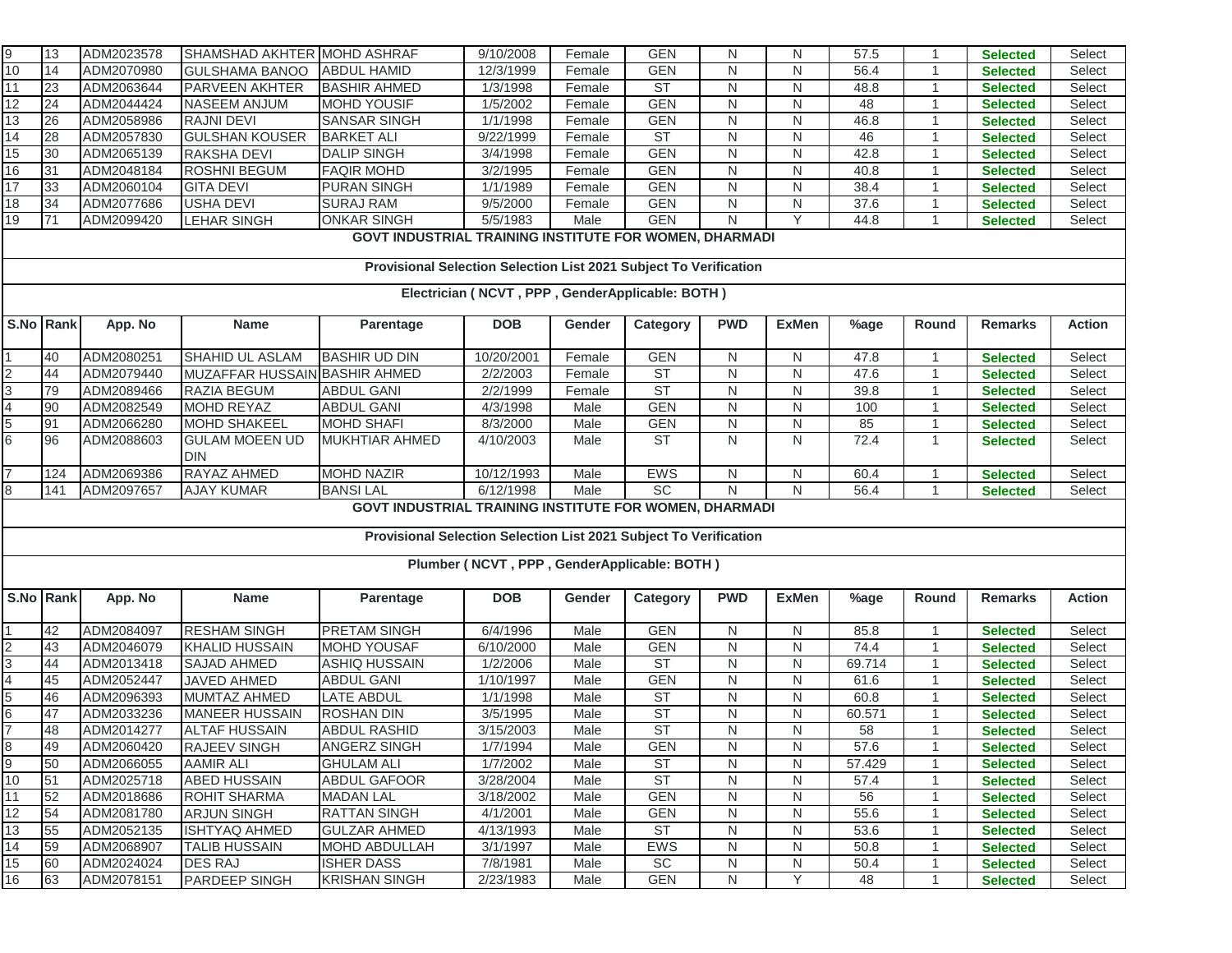| 17                       | 73                                                                     | ADM2090295               | <b>SHABIR AHMED</b>                         | <b>BASHIR AHMED</b>                                               | 4/9/2000             | Male             | ST              | N          | N            | 44.4     | -1                   | <b>Selected</b>                    | Select           |
|--------------------------|------------------------------------------------------------------------|--------------------------|---------------------------------------------|-------------------------------------------------------------------|----------------------|------------------|-----------------|------------|--------------|----------|----------------------|------------------------------------|------------------|
| 18                       | 78                                                                     | ADM2052042               | <b>DESH PAUL</b>                            | <b>BALDEV RAJ</b>                                                 | 3/30/1997            | Male             | <b>SC</b>       | N          | N            | 41.6     |                      | <b>Selected</b>                    | Select           |
| 19                       | 92                                                                     | ADM2095413               | <b>ABDUL SATTAR</b>                         | <b>IBRAHIM</b>                                                    | 3/20/1996            | Male             | <b>ST</b>       | N          | $\mathsf{N}$ | 36.8     | $\overline{1}$       | <b>Selected</b>                    | Select           |
|                          |                                                                        |                          |                                             | GOVT INDUSTRIAL TRAINING INSTITUTE FOR WOMEN, DHARMADI            |                      |                  |                 |            |              |          |                      |                                    |                  |
|                          |                                                                        |                          |                                             |                                                                   |                      |                  |                 |            |              |          |                      |                                    |                  |
|                          | Provisional Selection Selection List 2021 Subject To Verification      |                          |                                             |                                                                   |                      |                  |                 |            |              |          |                      |                                    |                  |
|                          | Secretarial Practice (English) ( NCVT, Normal, GenderApplicable: BOTH) |                          |                                             |                                                                   |                      |                  |                 |            |              |          |                      |                                    |                  |
|                          |                                                                        |                          |                                             |                                                                   |                      |                  |                 |            |              |          |                      |                                    |                  |
| S.No Rank                |                                                                        | App. No                  | <b>Name</b>                                 | Parentage                                                         | <b>DOB</b>           | Gender           | Category        | <b>PWD</b> | <b>ExMen</b> | %age     | Round                | <b>Remarks</b>                     | <b>Action</b>    |
|                          |                                                                        |                          |                                             |                                                                   |                      |                  |                 |            |              |          |                      |                                    |                  |
|                          | 22                                                                     | ADM2047103               | AQLEEMA KOUSAR                              | <b>MOHD IQBAL</b>                                                 | 3/3/2005             | Female           | <b>GEN</b>      | N          | N            | 59.8     | $\overline{1}$       | <b>Selected</b>                    | Select           |
| $\frac{2}{3}$            | 23                                                                     | ADM2018204               | <b>ABIDHA KHATOON</b>                       | <b>MOHD IQBAL</b>                                                 | 1/12/1999            | Female           | <b>ST</b>       | N          | ${\sf N}$    | 56.6     | $\overline{1}$       | <b>Selected</b>                    | Select           |
|                          | 25                                                                     | ADM2059864               | SHALOO DEVI                                 | <b>ROMAL SINGH</b>                                                | 1/10/2000            | Female           | <b>GEN</b>      | N          | N            | 54.6     | $\overline{1}$       | <b>Selected</b>                    | Select           |
| $\overline{4}$           | 26                                                                     | ADM2084275               | SHAHNAZ BEGUM                               | <b>MIR HUSSAIN</b>                                                | 10/3/1993            | Female           | ST              | N          | ${\sf N}$    | 54.2     |                      | Selected                           | Select           |
|                          | 27                                                                     | ADM2040886               | <b>GULSHAN AKHTER</b>                       | <b>GHULAM ALI</b>                                                 | 3/4/2003             | Female           | <b>ST</b>       | N          | $\mathsf{N}$ | 54.2     |                      | <b>Selected</b>                    | Select           |
| $\frac{5}{7}$            | 28                                                                     | ADM2054295               | ZARINA BEGUM                                | <b>QASIM ALI</b>                                                  | 9/5/2002             | Female           | <b>GEN</b>      | N          | N            | 53.4     | $\overline{1}$       | <b>Selected</b>                    | Select           |
|                          | 29                                                                     | ADM2085888               | YASMEEN KHALID                              | <b>MOHD DIN</b>                                                   | 12/1/2001            | Female           | <b>GEN</b>      | N          | ${\sf N}$    | 53.2     | $\overline{1}$       | <b>Selected</b>                    | Select           |
| 8<br>9                   | 30                                                                     | ADM2039006<br>ADM2034839 | <b>NAGINA KOUSER</b><br><b>NARGUS ANJUM</b> | JOHN MOHD<br><b>MOHD SHAFI</b>                                    | 3/15/1997            | Female           | ST<br><b>ST</b> | N<br>N     | N<br>N       | 53<br>52 | $\overline{1}$<br>-1 | <b>Selected</b>                    | Select<br>Select |
| 10                       | 32<br>33                                                               | ADM2074738               | RACHNA DEVI                                 | <b>DALEEP SINGH</b>                                               | 4/1/1999<br>3/5/1999 | Female<br>Female | <b>GEN</b>      | N          | N            | 51.6     | $\mathbf{1}$         | <b>Selected</b>                    | Select           |
| 11                       | 34                                                                     | ADM2071557               | <b>SONALI DEVI</b>                          | RAJINDER SINGH                                                    | 3/10/2004            | Female           | <b>GEN</b>      | N          | N            | 51.4     | $\overline{1}$       | <b>Selected</b><br><b>Selected</b> | Select           |
| 12                       | 35                                                                     | ADM2031810               | <b>KALSOOM AKHTER</b>                       | <b>MISHRU</b>                                                     | 1/5/2000             | Female           | ST              | N          | $\mathsf{N}$ | 50.4     | $\overline{1}$       | <b>Selected</b>                    | Select           |
| 13                       | 36                                                                     | ADM2079470               | <b>NAJMA KOUSER</b>                         | <b>AHMED DIN</b>                                                  | 1/1/1998             | Female           | ST              | N          | N            | 50       | -1                   | Selected                           | Select           |
| 14                       | 37                                                                     | ADM2065082               | <b>SHAKEELA</b>                             | <b>HAFIZ ULLAH</b>                                                | 6/19/1996            | Female           | ST              | N          | $\mathsf{N}$ | 49.8     | $\mathbf{1}$         | <b>Selected</b>                    | Select           |
|                          |                                                                        |                          | TUBASSAM                                    |                                                                   |                      |                  |                 |            |              |          |                      |                                    |                  |
| 15                       | 38                                                                     | ADM2028439               | <b>ULFAT ARRA</b>                           | <b>MOHD RAFIQ</b>                                                 | 1/1/2002             | Female           | <b>ST</b>       | N          | N            | 49.2     | $\overline{1}$       | <b>Selected</b>                    | Select           |
| 16                       | 42                                                                     | ADM2069714               | <b>SAPNA DEVI</b>                           | <b>RANBIR SINGH</b>                                               | 9/1/1989             | Female           | <b>GEN</b>      | N          | N            | 47.6     | $\overline{1}$       | <b>Selected</b>                    | Select           |
| 17                       | 43                                                                     | ADM2079523               | <b>MUMTAZ AKHTAR</b>                        | <b>MOHD QASIM</b>                                                 | 10/20/1989           | Female           | <b>ST</b>       | N          | N            | 47.6     | -1                   | <b>Selected</b>                    | Select           |
| 18                       | 54                                                                     | ADM2036772               | <b>MAHIDA KOUSER</b>                        | <b>ABDUL QUYOOM</b>                                               | 1/1/1998             | Female           | <b>GEN</b>      | N          | N            | 44.8     | $\overline{1}$       | <b>Selected</b>                    | Select           |
| 19                       | 55                                                                     | ADM2011930               | <b>FALIK NAZ</b>                            | <b>MOHD SHAFFI</b>                                                | 2/6/2001             | Female           | <b>ST</b>       | N          | ${\sf N}$    | 44.8     | $\overline{1}$       | <b>Selected</b>                    | Select           |
| 20                       | 56                                                                     | ADM2026836               | SHAGUFTA AKHTER ABDUL AZIZ                  |                                                                   | 3/15/2001            | Female           | <b>GEN</b>      | N          | ${\sf N}$    | 44.2     | $\overline{1}$       | <b>Selected</b>                    | Select           |
| $\overline{21}$          | 59                                                                     | ADM2048019               | SHEHNAZ AKHTER                              | <b>MOHD SHAFFI</b>                                                | 4/8/1993             | Female           | ST              | N          | N            | 43.6     | $\mathbf 1$          | <b>Selected</b>                    | Select           |
| 22                       | 148                                                                    | ADM2032824               | <b>SALIL SALALIA</b>                        | <b>GIAN CHAND</b>                                                 | 3/21/2004            | Male             | <b>SC</b>       | N          | $\mathsf{N}$ | 55       | -1                   | <b>Selected</b>                    | Select           |
| 23                       | 203                                                                    | ADM2041356               | <b>SAHIL SALALIA</b>                        | <b>GIAN CHAND</b>                                                 | 2/22/2002            | Male             | SC              | N          | N            | 45.8     |                      | <b>Selected</b>                    | Select           |
|                          |                                                                        |                          |                                             | GOVT INDUSTRIAL TRAINING INSTITUTE FOR WOMEN, DHARMADI            |                      |                  |                 |            |              |          |                      |                                    |                  |
|                          |                                                                        |                          |                                             |                                                                   |                      |                  |                 |            |              |          |                      |                                    |                  |
|                          |                                                                        |                          |                                             | Provisional Selection Selection List 2021 Subject To Verification |                      |                  |                 |            |              |          |                      |                                    |                  |
|                          |                                                                        |                          |                                             |                                                                   |                      |                  |                 |            |              |          |                      |                                    |                  |
|                          |                                                                        |                          |                                             | Sewing Technology (SCVT, PPP, GenderApplicable: BOTH)             |                      |                  |                 |            |              |          |                      |                                    |                  |
| S.No Rank                |                                                                        | App. No                  | <b>Name</b>                                 | Parentage                                                         | <b>DOB</b>           | Gender           | Category        | <b>PWD</b> | <b>ExMen</b> | %age     | Round                | <b>Remarks</b>                     | <b>Action</b>    |
|                          |                                                                        |                          |                                             |                                                                   |                      |                  |                 |            |              |          |                      |                                    |                  |
|                          |                                                                        | ADM2055632               | <b>NAZIA KOUSER</b>                         | <b>AKBER ALI</b>                                                  | 5/6/2005             | Female           | <b>ST</b>       | N          | N            | 79.6     |                      | <b>Selected</b>                    | Select           |
| $\overline{c}$           | 5                                                                      | ADM2036644               | <b>SHAHNAZ AKHTER</b>                       | <b>SHAFQAT HUSSAIN</b>                                            | 8/4/2004             | Female           | <b>ST</b>       | N          | N            | 71.143   | $\overline{1}$       | <b>Selected</b>                    | Select           |
| 3                        | 9                                                                      | ADM2065713               | SHAYISTA NASEEM                             | <b>NOOR HUSSAIN</b>                                               | 5/5/2005             | Female           | <b>ST</b>       | N          | N            | 64       | $\overline{1}$       | <b>Selected</b>                    | Select           |
| $\overline{\mathcal{A}}$ | 11                                                                     | ADM2013907               | SHABNAM AKHTER                              | <b>MOHD ASHRAF</b>                                                | 2/3/2006             | Female           | <b>GEN</b>      | N          | N            | 59.429   | 1                    | <b>Selected</b>                    | Select           |
| 5                        | 18                                                                     | ADM2059766               | <b>SAMEENA KOUSER</b>                       | <b>SHAHEB ALI</b>                                                 | 3/2/2006             | Female           | <b>ST</b>       | N          | N            | 53.143   | $\mathbf{1}$         | <b>Selected</b>                    | Select           |
| 6                        | 19                                                                     | ADM2079406               | SHAHIDHA AKHTER                             | MUKHATYAR AHMED                                                   | 2/1/2004             | Female           | <b>ST</b>       | N          | N            | 52.6     | $\mathbf{1}$         | <b>Selected</b>                    | Select           |
|                          |                                                                        |                          |                                             |                                                                   |                      |                  |                 |            |              |          |                      |                                    |                  |
| $\overline{7}$           | 20                                                                     | ADM2018886               | RAHELA KOUSER                               | <b>NAZIR AHMED</b>                                                | 2/11/2004            | Female           | <b>ST</b>       | N          | N            | 52.4     | $\overline{1}$       | <b>Selected</b>                    | Select           |
| 8                        | 21                                                                     | ADM2090317               | <b>RAQIA BEGUM</b>                          | <b>ANAYAT ULLAH</b>                                               | 11/22/2004           | Female           | <b>GEN</b>      | N          | N            | 50.857   |                      | <b>Selected</b>                    | Select           |
| 9                        | 25                                                                     | ADM2043651               | <b>FARIDA BANOO</b>                         | <b>AKBER ALI</b>                                                  | 3/30/2003            | Female           | <b>ST</b>       | N          | N            | 47.2     |                      | <b>Selected</b>                    | Select           |